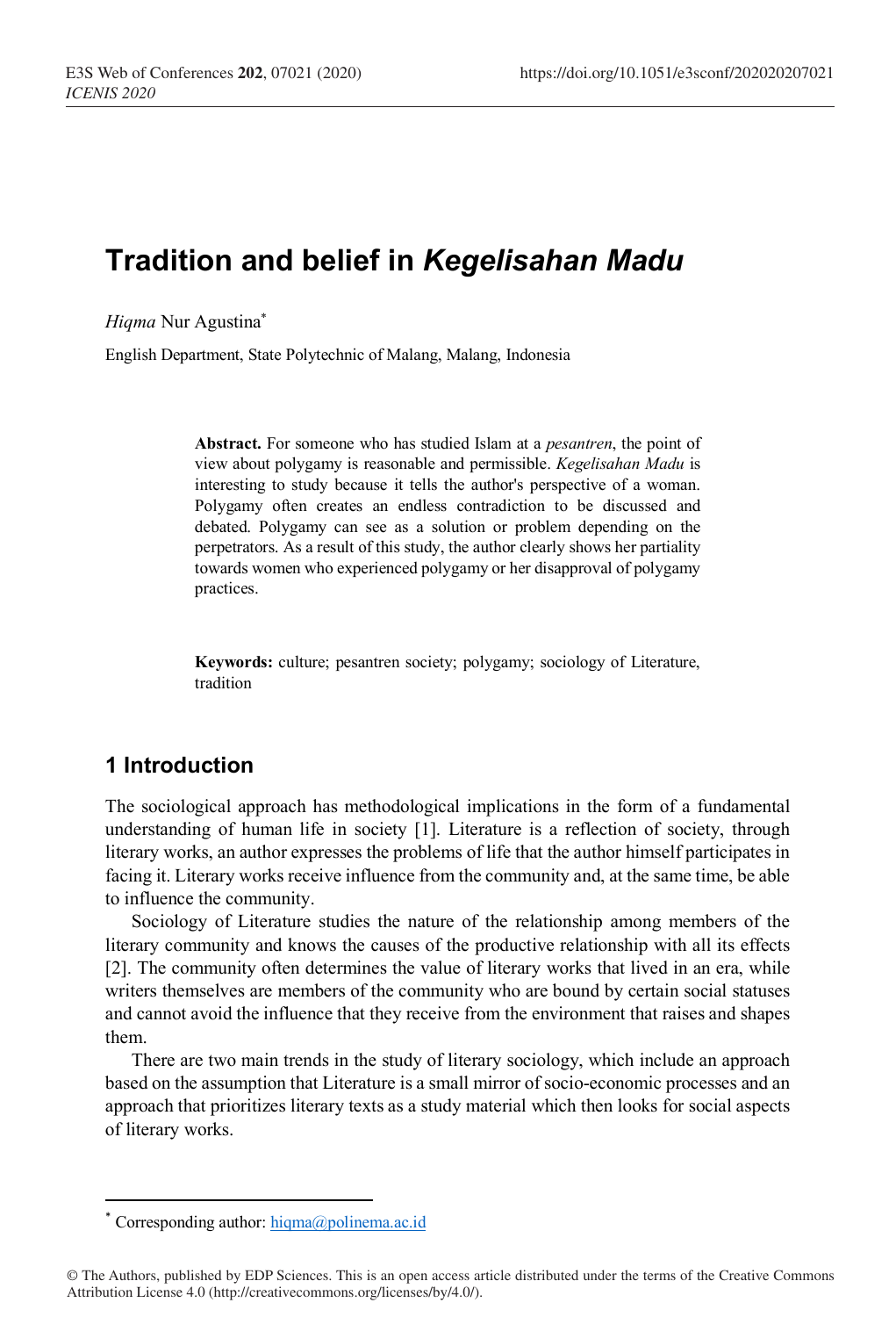Sociology of Literature is research focused on human problems because Literature often reveals the struggle of humanity in determining its future, based on imagination, feelings, and intuition (2003: 79) [3].

The literature presents a picture of life, and life itself is a social reality [4]. In this meaning, life encompasses relationships between people, between people and people, between people, and between events that occur within a person. However, events that occur in a person's mind, which are often the material of Literature, are reflections of one's relationship with others or with society, foster individual social attitudes, or even trigger certain social events.

*Kegelisahan Madu* is a social critique of the polygamy's practice done by Islamic leaders, especially those who become *Kiai* or pesantren leaders. Evi Rahmawati wrote this text, a student at the State Islamic University of Jakarta and head of the *Formaci* study forum (Ciputat Student Forum), and contained in a collection of short stories *Jurnal Perempuan* entitled *Menulis Tubuh*. [5] The problem of this research is that polygamy's practice in the *pesantren* community often causes a contradiction from the community.

The narrative in uncovering polygamy in the text *Kegelisahan Madu* is not riveting, but this narrative has a specialty in the simple plot and character but can criticize polygamy very profoundly. It is the advantage of this short story. The author's views and impartiality of the practice of polygamy among *pesantren* want to criticize—Furthermore, an assessment of the sustainability of the practice of polygamy left in the community.

Research on women who became the victims of polygamy in Afghanistan has resulted in them being victims of violence, both physically and verbally [6]. Likewise, women in Saudi Arabia must accept without being able to reject the decisions of their husbands [7]. The two countries where the research conducted the majority also adopted Islam as in Indonesia.

Literature is not a fact of social life, but it always based on social reality. Literature is a social reality that experiences the author's processing [8]. A typical short story's strength is its ability to raise issues more - meaning implicitly - than just what is told. Short single plot stories generally consist of only one sequence of events that followed until the story ends (not finished because many short stories do not display a clear solution. Not infrequently, the completion left to the reader 's interpretation). It happens in the text *Kegelisahan Madu*.

The author of fiction is an actor as well as an observer of various problems of life who try to uncover and elevate them into work. As a work of fiction, this text succeeded in bringing up issues that have led to the emergence of supporters and opponents of polygamy in Indonesian society. No wonder because, as a vast country with a majority Muslim population, the discussion about marriage with more than one wife often triggers a controversy.

This research uses a sociological approach. The sociological approach is the existence of an intrinsic relationship between literary works with the community. The relationship sees the author uses the issues that are developing in the community. The sociological approach also has methodological implications in the form of a fundamental understanding of human life in society. Through her intersubjectivity, the author explores the wealth of the community and puts it into literary works, which are then enjoyed by the reader.

A patriarchal cultural construction represses all orders of values, rules, and norms. Consequently, the construction also legitimizes gender constructions and rules that tend to disadvantage women [9]. The practice of polygamy is very close to patriarchy, which then often represses women. The status and role of women in Muslim societies have a function related to multiple factors that are hardly religious-oriented so that when patriarchal construction and gender relations are openly in the name of religion, contradictions are very contrary to what is written in the Koran [10].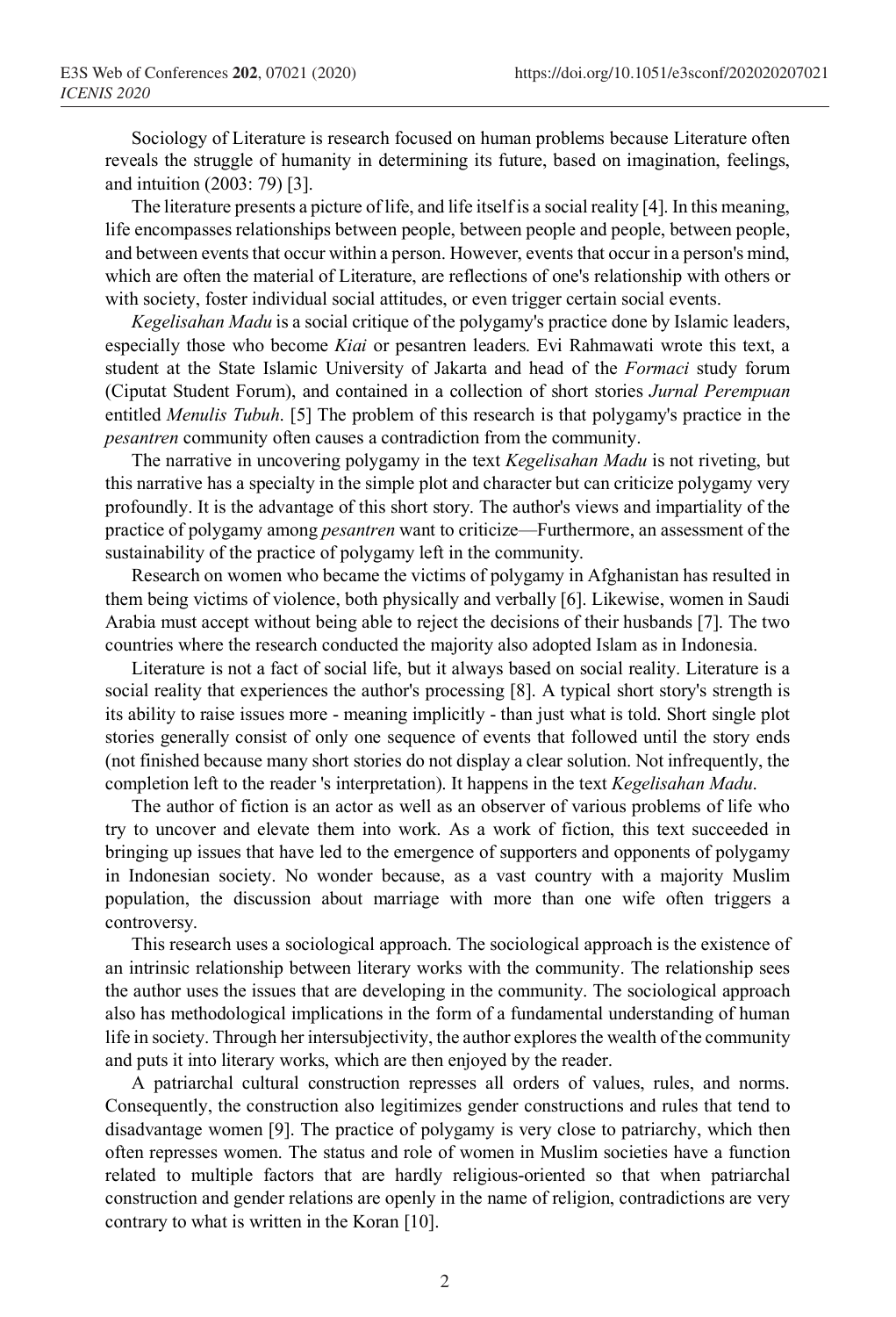#### **2 Social criticism of the polygamy's practice**

A *pesantren* environment is a place where students learn religious knowledge from both the yellow book and the holy Quran. The students live and grow in an environment that upholds the values of Islam. One of them is that they learn about the terms and laws of marriage, according to Islam taught by the Prophet Muhammad.

The main character in this short story is a woman who uses the perspective of "I." She is a wife of a *Kiai* in a *pesantren*. Her husband's character always indoctrinates to be obedient wife, always be grateful for God's grace, share with others, follow his command without questioning why she should follow, kiss their hand, wash his clothes, bathe him, warm him, fulfill all his needs. [5] page 208.

The doctrine of the religious experts towards his wife is often in the name religion so that they are as if the husband is right, and all his commands do not violate the rules of religion in the following quote.

*Suamiku selalu menekankan bahwa istri salehah adalah yang paling bahagia di dunia dan akhirat, dan aku akan menjadi istri salehah jika aku selalu berbuat baik pada suamiku. Belakangan, aku mulai berpikir bahwa berbuat baik adalah berarti menjalankan perintah. Menuruti kehendaknya jika ingin dilayani, bahkan Ketika ia tak meminta untuk dilayani, karena hal itu sudah diklaim sebagai rutinitas yang harus sudah "kusadari."*

My husband always emphasizes that a pious wife is the happiest in the world and the hereafter, and I will be a good wife if I always do good to my husband. Later, I began to think that doing good was to follow orders. Obeying his will if he wants to serve, even when he does not ask to serve because it claimed as a routine that I must have "realized."

The author's reading of this text refers to the polygamy that the *Kiai* character wants to do. This *Kiai* character wants to marry the youngest girlfriend of his younger brother's friend on the grounds of wanting to help the girl from the evil forces of the big city demons. Moreover, the *Kiai* character had previously been married twice. Each has two sons from his wife.

The *Kiai* character depicted always uses religious doctrine in his household to negate other understandings of polygamy. As in the following quote, a wife who does not allow her husband to remarry is considered a dissident.

*Istri pertamanya adalah pembangkang, begitulah setidaknya yang ia katakan kepadaku. Istrinya itu tidak bersedia menerima kehadiran wanita lain dalam kehidupan rumah tangganya. Akhirnya, ia bersikeras meminta cerai. Suamiku selalu menekanku untuk mengambil pelajaran dari istri pertamanya itu. Menurutnya, istri pertamanya itu tidak akan pernah bahagia di akhirat karena ia bukan wanita salehah [5[ page 211.*

His first wife was a dissident, so at least he told me. His wife was not willing to accept the presence of other women in her domestic life. Finally, he insisted on asking for a divorce. My husband always presses me to take lessons from his first wife. According to him, his first wife would never be happy in the afterlife because she was not a pious woman [5 [page 211.

The concept of obedience criticized by the authors intended to build an awareness that women are not merely objects in a marriage. A submissive wife turns out to be disrespected by her husband; instead, she looks for other objects that become her equal for her satisfaction. One interesting thing from the author's idea is that the emphasis on the concept of the piety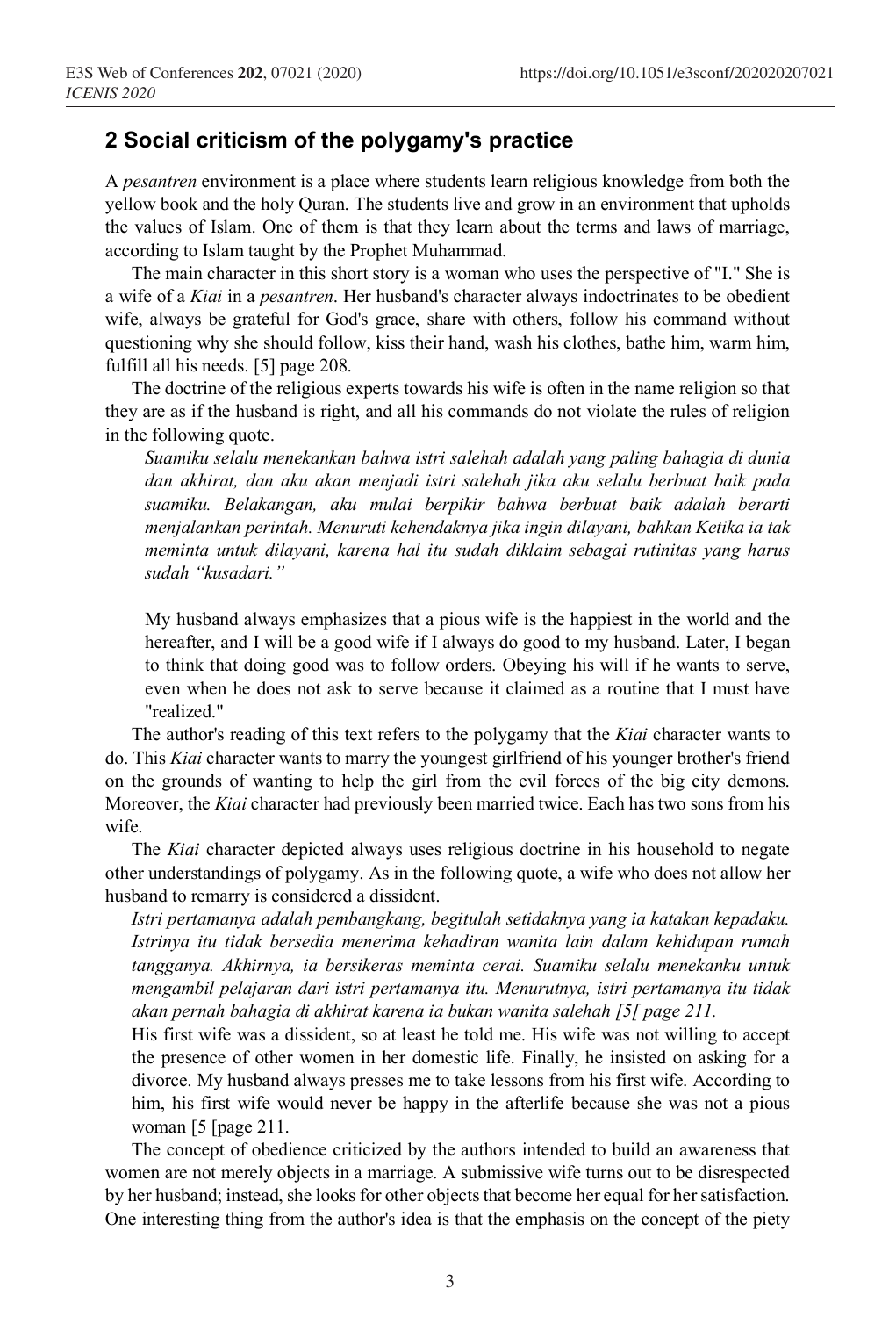of women from the *Kiai* figures originating from the *pesantren* environment turns out to be different from the understanding of the female characters in the story. The "I" character thinks the *Kiai* believes the religion is very different from the religion she believes in the following quote.

*Agama yang selalu ditekankan aturan-aturannya oleh suamiku terhadapku tentang semua konsep kesalehan seorang wanita, rasa-rasanya tidak memberiku apa-apa selain kepatuhan yang hampa. Kepatuhan yang mengaburkan arti agama itu sendiri dalam hidupku [5] page 312.*

Religion, which my husband always emphasized on his rules about me about all the concepts of godliness of a woman, felt it gave me nothing but empty obedience. Obedience obscures the meaning of religion itself in my life [5], page 312.

The piety and environment of the *pesantren* undeniably contributed to the pattern of thinking of a *santri*. However, it should remember that polygamy practices are sometimes not in line with the polygamy practices carried out by the Prophet Muhammad. The Prophet Muhammad saw got direct orders from Allah for several reasons, which were accepted by many Muslim women. However, the practice of polygamy practiced by men in the current era is not in line with him.

The woman author confronts the practice of polygamy from the main character with her husband by displaying a resistance, namely by displaying the ending of the affair of the female tempter with her husband's younger brother. The female temptress showed perfection, and piety did not have good morals. Another message is that a male graduate from *pesantren* must be able to consider the best decisions in marriage by examining the good and bad sides, although not all-male graduates from *pesantren* choose the same path, namely in deciding to do polygamy.

*Baju terakhir yang belum sempat kumasukkan koper adalah baju yang dipinjam gadis itu seminggu yang lalu, saat ia datang untuk kedua kalinya mengusik kehidupan kami. Baju itu ada di kamar adik iparku, tempat di mana setahun lalu aku pernah tanpa sengaja melihat gadis itu dan adik iparku telanjang di atas ranjang kesayangan mertuaku [5] page 212. Topik kesalehan seorang perempuan yang dikritis oleh pengarang ditampilkan bukan dari penampilan fisik semata, namun juga dari pemahamannya akan perbuatan dosa, halal dan haram.*

The last shirt I hadn't had the chance to put in the suitcase was the one the girl had borrowed a week ago when she came the second time to disturb our lives. The clothes are in my brother-in-law's room, a place where a year ago I had accidentally seen the girl and my brother-in-law naked on my father-in-law's favorite bed. The topic of revealed piety is not only from the physical appearance but also from the understanding of sin, halal, and haram.

The author criticizes the traditional values and beliefs of the *Kiai* character to practice polygamy. It is because *pesantren* graduates should understand more about the law of marriage by imitating the Prophet Muhammad by not hurting compliant wives and serving their husbands.